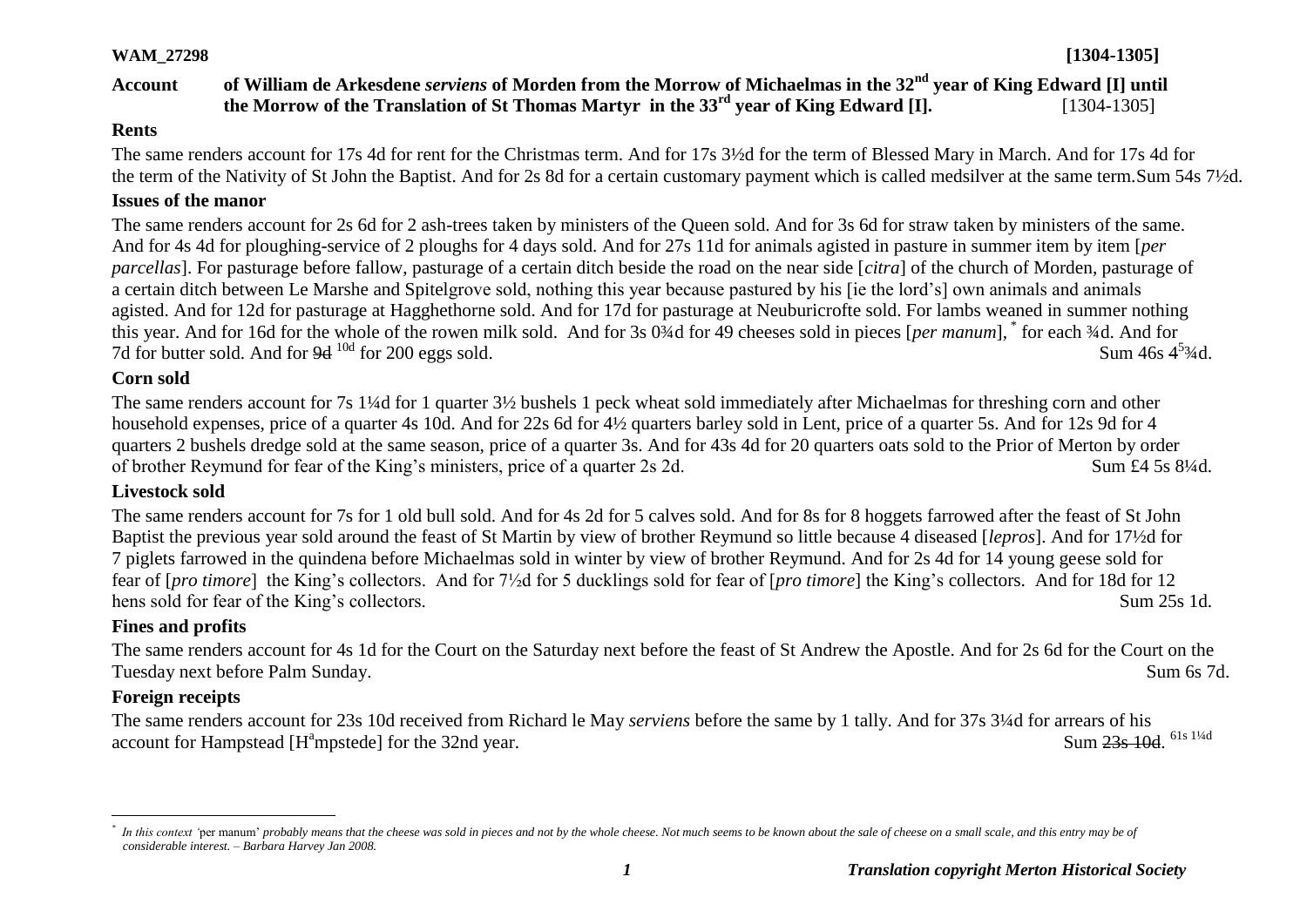#### **Sold at the audit**

The same renders account for 2s 2d for 1 quarter oats sold. And for 10d for 20 chickens sold. And for 4d for 4 young ducks sold. And for 18d for dairy products sold at the audit. Sum 4s 10d.

#### **Sum total of receipts £14 4s 4¾d.**

## **Expenses**

#### **Acquittances**

In acquittance made to the *serviens* for straw taken for the use of the Queen 3s 6d by 1 tally which T the *serviens* has towards it [ie the total cost of the straw]. Sum  $3s$  6d.

#### **Rents paid**

In rent paid to W de Kenardele for 3 terms 3s. Sum 3s.

## **Cost of ploughs**

In stipend of the smith for 1 new ploughshare made <sup>from</sup> 1 old tripod [*t'pode*] <sup>and 1 old trivet [*trepar'*] 4d. In 5 sheaves of steel bought 5s. because of the dearness</sup> of iron by witness of the bailiff In 7 pieces of iron bought 21d. In applying the same iron and steel, besides ½ sheaf of steel which remained, and 4 gads [bars of iron] to use around the mill, 6s. In 2 plough feet bought 5d. In 16 shoes bought for draught horses 9d. In 100 nails bought for the same 1<sup>1</sup>/4d. In fitting the same 2d. Sum 14s 6<sup>1</sup>/4d.

## **Cost of carts**

In 12 clouts with nails bought for carts 9d. In 30 nails bought for clouts ½d. In grease bought for carts 5½d. In repairing 1 iron fret ½d. In 4 wooden frets bought for wheels 1½d. In 1 padlock and 1 chain bought for horses bound in the field 7d. In 1 hemp rope bought against 11 fathoms 6d. In 20 horseshoes bought 15½d. In nails bought for the same ½d. In fitting the same 2½d, viz 8 for 1d. Sum 4s 0½d.

## **Building costs**

In stipend of 1 man roofing 2 barns and the byre with stipend of 1 man serving him for 1 day 4½d. Sum 4½d.

## **Costs of the mill**

In 1 bridge-tree [*brigetron*] bought, in which the spindle of the mill runs, 8d. In 1 pair of rungs bought 3d. In applying 4 gads of steel from stock upon mill-bills 2d. In sharpening mill-bills for 3 terms 3d. In repairing the broken spindle of the mill 6d. Sum 22d.

## **Petty expenses**

In 2½ bushels salt bought  $\frac{10d}{10d}$ . <sup>8d</sup> In 1 spade with iron bought 2½d. In 1 [piece of] iron bought for a shovel/threshing-sledge 1½d. In 2 sacks bought 12½d. In expenses of 13 household servants for Christmas and Easter Days 3s 3d. In 1 dung-fork bought with iron 1½d. In trimming 1 ash-tree felled by the Queen's ministers and sawing in 3 places [*locis*] through the middle 9d. In sawing 11 boards of the same 2s 7d each containing in length 17 feet and in breadth 1½ feet. In sawing 9 boards of the same 12d, each containing in length 8 feet and in breadth nearly 1½ feet. In stipend of 1 man assisting at the felling of a great ash-tree beside the solar for 1 day 2½d. In sawing the same in 3 places through the middle, with sawing 1 piece of the same once lengthwise containing in length 12 feet, 18d with 1 piece delivered to the reeve of Battersea by tally. In hay bought 3s 6d item by item. In forage bought 12s 6d item by item. So much because 9 cart-loads had been taken by the King's ministers In 20 hurdles bought for the fold 2s 6d.<sup>1d</sup> In 1 flat basket [*vanna*] and 1 basket for seed made of their own withies with other timber bought for the same 6d. In linen cloth bought for the dairy 1½d. In 1 bucket bought for the same 2d. In 1 churn *[cherna]* bought for the same 4d. In rennet *[coagula]* bought for the same 2d. Sum 31s 5d. 30s 10d

**WAM\_27298 [1304-1305]**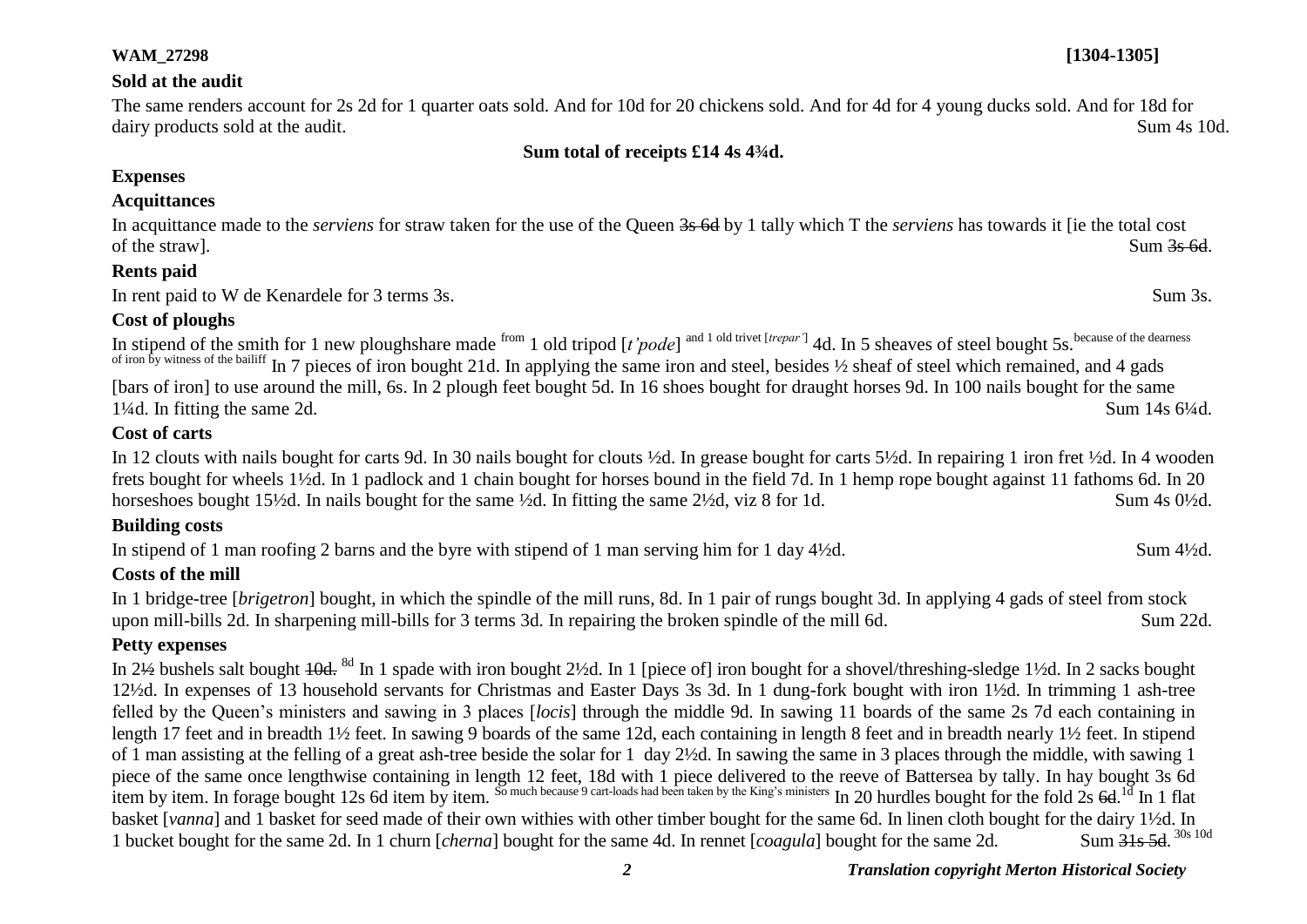# **WAM\_27298 [1304-1305]**

# **Fee of the** *Serviens*

In fee of Thomas the *serviens* for three terms 10s by tally. Sum 10s.

# **Stipends**

In stipend of William the *serviens* for three terms 10s. In stipend of his lad being overseer of harvest [*messor*] for the same period 3s. In stipend of 4 household ploughmen and 1 carter for the same period 7s 6d. In stipend of 1 dairy worker for the same period 18d. In stipend of 1 cowman for the same period 12d. Sum 23s.

# **Threshing**

In threshing 33 quarters wheat and curall, 3½ quarters rye, <del>8s 1½d,</del> <sup>6s 9¼d</sup> viz 9 bushels for <del>3d</del>.<sup>2½d</sup> In threshing 13 quarters 6 bushels barley, 2 quarters beans,  $2\frac{1}{2}$  quarters peas  $2s-8\frac{1}{4}d$ , viz 9 bushels for  $2d$ .<sup>1½d In threshing 4 quarters 2 bushels dredge 4¾d, viz 9 bushels for  $\frac{1}{4}d$ . In threshing 46½ quarters oats 3s</sup> 5¼d, viz 9 bushels for 1d. In winnowing half the total of the said corn by piece-work  $13d$ ,  $^{11/2d}$  viz 4 quarters per  $8^9$  bushels for 1d. Sum  $15s$   $83/4d$ .  $^{13s}$  7d

## **Corn bought**

In 1 bushel vetches bought for seed 7d. In 19 quarters oats bought for seed 48s 7d, price of each of 6 quarters 2s 6d, price of each of 13 quarters 2s 7d. In 6 quarters 7 bushels oats bought for fodder 16s 0½d, price of a quarter 2s 4d. Sum 65s 2½d.

# **Expenses of visitors**

In expenses of brother Reymund 4s 2d by 2 tallies. Sum 4s 2d.

# **Deliveries**

Also delivered to brothers R de Aldenham and H Payn 26s 8d by 2 tallies. Also delivered to William de la Rith reeve after the same 38s 4d.Sum 65s.

**Sum of all expenses and deliveries** £11 15s 6<sup>3</sup>/<sub>4</sub>d. And he owes 48s 10d,

of which is allowed to the same 2s<sup>2d</sup> for 1 quarter oats taken by Thomas de Arderne for horses of the queen for which the tally is delivered at the audit. And 3s 6d for litter taken by ministers of the queen for which the tally was acknowledged by brother Reymund before receipt.<sup>†</sup> And 2s 1¾d which was subtracted for threshing corn in this same account by witness of brother Reymund the bailiff. And given to the same by grace of the auditors by assent of the aforesaid brother Reymund the bailiff 7s 0¼d. And so he owes 34s for which atte Rythe, the reeve after him, is charged in his account following this year. And so he is quit here.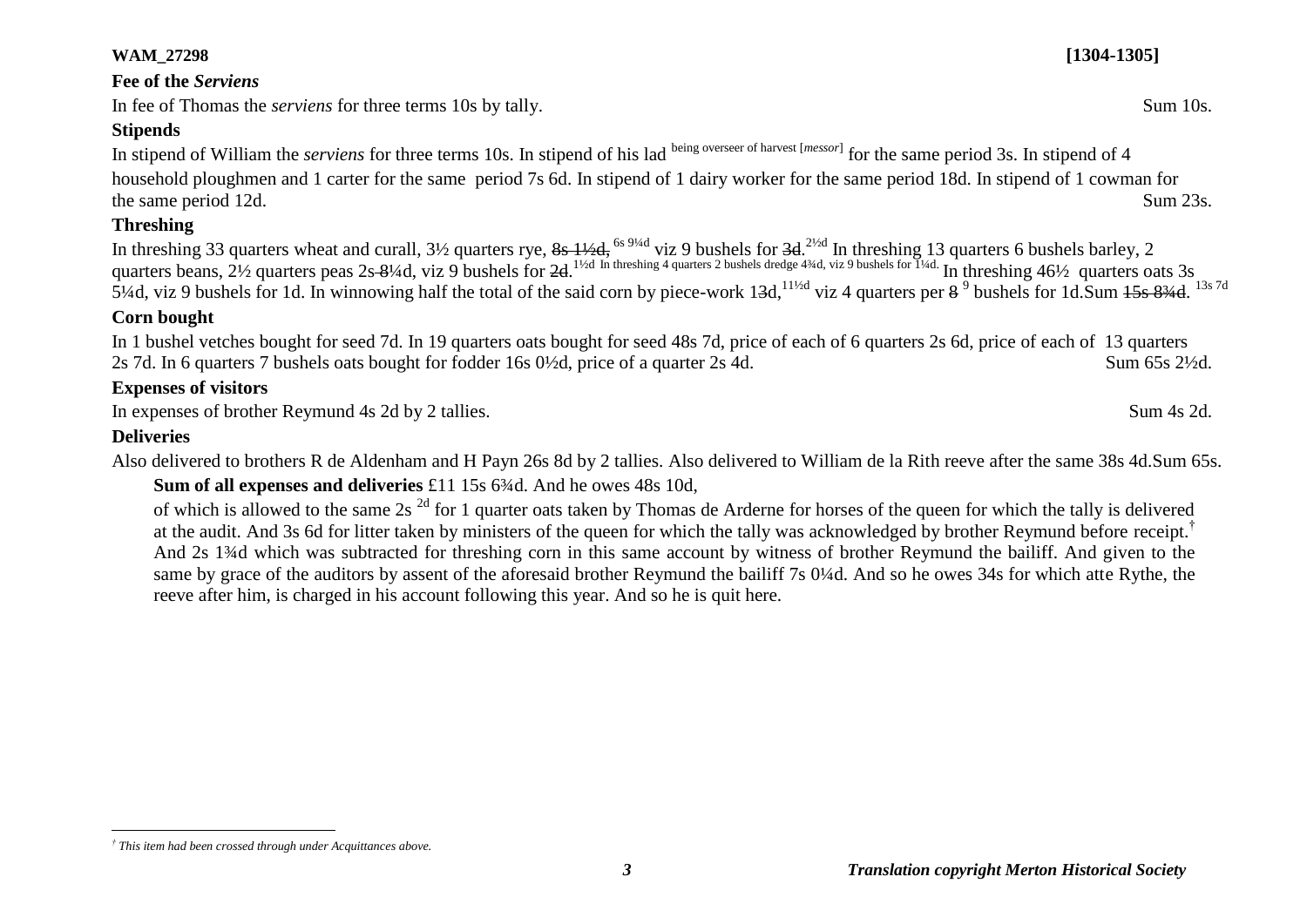**WAM\_27298 [1304-1305]**

|  |  |  | <b>Issues of the Grange</b> |
|--|--|--|-----------------------------|
|--|--|--|-----------------------------|

| Wheat<br>2-fold, minus $2\frac{1}{2}$<br>quarters | The same renders account for 11 quarters wheat of the remaining, And for 24 quarters 6 bushels wheat, 8 quarters 2 bushels curall of<br>the same, threshed by piece-work by 1 tally. Sum 44 quarters.                                                                                                                                                                                                                                                                                                                                                                |
|---------------------------------------------------|----------------------------------------------------------------------------------------------------------------------------------------------------------------------------------------------------------------------------------------------------------------------------------------------------------------------------------------------------------------------------------------------------------------------------------------------------------------------------------------------------------------------------------------------------------------------|
| Of which                                          | In sowing over [blank] 24 quarters 1 bushel, viz over the acre [blank]. In livery of William the serviens from Michaelmas until the<br>Morrow of the Translation of St Thomas Martyr for 40 weeks 2 days, 5 quarters 1 peck, taking per week 1 bushel. In livery of R de<br>Weston being over the threshing for 9 weeks, 1 quarter 1 bushel by tally. In making maslin for servants' livery 8 quarters 2 bushels<br>curall. Also delivered to brother John de Witteneye 4 quarters by tally. In sale 1 quarter 3½ bushels 1 peck. Sum as above. And none<br>remains. |
| Rye<br>2-fold minus 2<br>bushels                  | The same renders account for 3½ quarters rye threshed by piece-work by 1 tally.                                                                                                                                                                                                                                                                                                                                                                                                                                                                                      |
| Of which                                          | In sowing over [blank] 1 quarter 5 bushels, [blank]. In making maslin for servants' livery 1 quarter 7 bushels. Sum as above. And<br>none remains.                                                                                                                                                                                                                                                                                                                                                                                                                   |
| <b>Barley</b><br>2-fold, 6 bushels more           | The same renders account for 13 quarters 6 bushels barley threshed by piece-work by 1 tally.                                                                                                                                                                                                                                                                                                                                                                                                                                                                         |
| Of which                                          | In sowing over [blank] 4 quarters 5 bushels. In making maslin for servants' livery 4 quarters 5 bushels. In sale 4½ quarters. Sum as<br>above. And none remains.                                                                                                                                                                                                                                                                                                                                                                                                     |
| <b>Beans</b>                                      | The same renders account for 2 quarters beans threshed by piece-work by 1 tally.                                                                                                                                                                                                                                                                                                                                                                                                                                                                                     |
| $\frac{1}{2}$ quarter less than<br>sown           | And all accounted in planting over [blank]. And none remains.                                                                                                                                                                                                                                                                                                                                                                                                                                                                                                        |
| Peas                                              | The same renders account for $2\frac{1}{2}$ quarters peas threshed by piece-work by 1 tally.                                                                                                                                                                                                                                                                                                                                                                                                                                                                         |
| $\frac{1}{2}$ quarter more than<br>sown           | And all accounted in sowing over [blank]. And none remains.                                                                                                                                                                                                                                                                                                                                                                                                                                                                                                          |
| <b>Vetches</b>                                    | The same renders account for 1 bushel vetches of purchase.                                                                                                                                                                                                                                                                                                                                                                                                                                                                                                           |
|                                                   | And all accounted in sowing by piece-work over [blank]. And none remains.                                                                                                                                                                                                                                                                                                                                                                                                                                                                                            |
| <b>Dredge</b>                                     | The same renders account for 4 quarters 2 bushels dredge threshed by piece-work by 1 tally.                                                                                                                                                                                                                                                                                                                                                                                                                                                                          |
| 2 bushels less than                               | And accounted in sale. And none remains.                                                                                                                                                                                                                                                                                                                                                                                                                                                                                                                             |
| sown                                              |                                                                                                                                                                                                                                                                                                                                                                                                                                                                                                                                                                      |

*DORSE*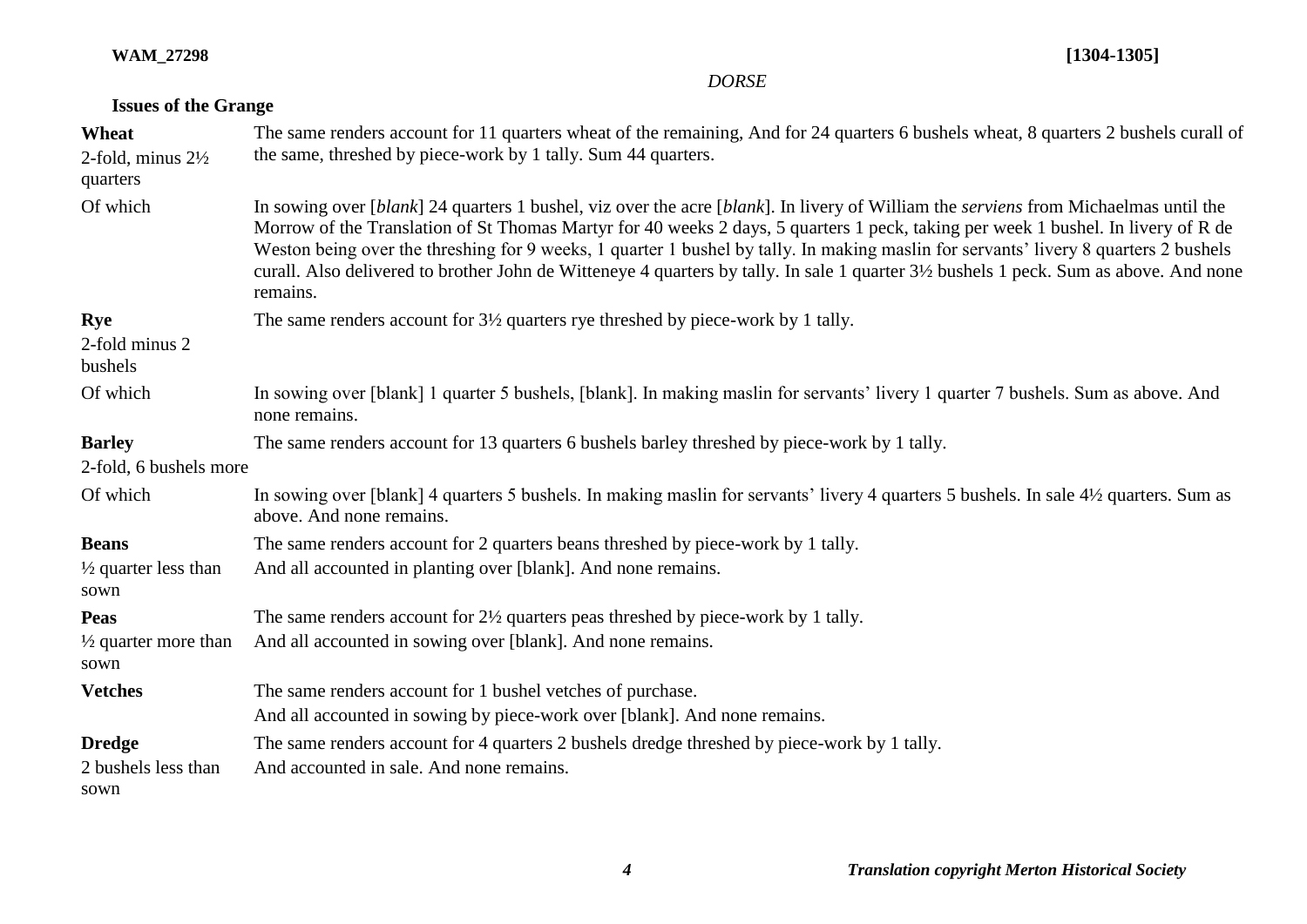| Oats                    | The same renders account for 2 quarters oats of the remaining. And for 46½ quarters oats threshed by piece-work by 1 tally.                                                                                                                                                                                                                                                                                                                                                                                                                                                                                                                                                                                                                                                                                                                                                                                                                                                              |
|-------------------------|------------------------------------------------------------------------------------------------------------------------------------------------------------------------------------------------------------------------------------------------------------------------------------------------------------------------------------------------------------------------------------------------------------------------------------------------------------------------------------------------------------------------------------------------------------------------------------------------------------------------------------------------------------------------------------------------------------------------------------------------------------------------------------------------------------------------------------------------------------------------------------------------------------------------------------------------------------------------------------------|
| sown                    | 19 quarters more than And for 4 quarters estimated in sheaves for ox fodder. And for 25 quarters 7 bushels of purchase. Sum 78 quarters 3 bushels.                                                                                                                                                                                                                                                                                                                                                                                                                                                                                                                                                                                                                                                                                                                                                                                                                                       |
| Of which                | In sowing over [blank] 30 quarters 1 bushel. In making meal for the aforesaid period 1 <sup>1</sup> / <sub>2</sub> quarters. In fodder for 2 carthorses from<br>Michaelmas until the Saturday before the feast of St Barnabas the Apostle for 249 nights 15 quarters 4½ bushels, taking per night ½<br>bushel. In fodder for 4 draught horses from Christmas Eve until the Morrow of the Invention of Holy Cross for 132 nights, 4 quarters<br>1 bushel, taking per night 1 peck. In ox fodder by estimation in sheaves 4 quarters. In expenses of brother Reymund 6½ bushels by 2<br>tallies. In expenses of Thomas serviens for his coming 6 bushels. <sup>by tally</sup> In taking [captone] for the Queen's use 4 quarter with sack by<br>tally. Also given to Matthew de Monte M'rtimi for saving the great ash-tree behind the barn from being taken by the Queen's<br>ministers 1/2 quarter. In sale 20 quarters. In sale at the audit 1 quarter. Sum as above. And none remains. |
| <b>Servants' livery</b> | The same renders account for 8 quarters 2 bushels curall wheat, 1 quarter 7 bushels rye, 4 quarters 5 bushels barley made.<br>And for 13 quarters multure of issue of the mill by 1 tally. Sum 27 quarters 6 bushels.                                                                                                                                                                                                                                                                                                                                                                                                                                                                                                                                                                                                                                                                                                                                                                    |
| Of which                | In livery of 1 carter and 4 servant ploughmen from Michaelmas until the Vigil of St James for 42½ weeks, 21 quarters 2 bushels, each<br>taking a quarter per 10 weeks. In livery of 1 dairy worker from Michaelmas until the day of St Margaret the Virgin for 42 weeks, 3½<br>quarters, taking a quarter per 12 weeks. In livery of 1 cowman for the same period 3 quarters, taking a quarter per 14 weeks. Sum as<br>above. And none remains.                                                                                                                                                                                                                                                                                                                                                                                                                                                                                                                                          |
|                         | <b>LIVESTOCK</b>                                                                                                                                                                                                                                                                                                                                                                                                                                                                                                                                                                                                                                                                                                                                                                                                                                                                                                                                                                         |
| <b>Horses</b>           | The same renders account for 2 horses from the remaining. And there remain 2.                                                                                                                                                                                                                                                                                                                                                                                                                                                                                                                                                                                                                                                                                                                                                                                                                                                                                                            |
| <b>Draught horses</b>   | The same renders account for 4 draught horses from the remaining. And there remain 4.                                                                                                                                                                                                                                                                                                                                                                                                                                                                                                                                                                                                                                                                                                                                                                                                                                                                                                    |
| Oxen                    | The same renders account for 16 oxen from the remaining. And there remain 16.                                                                                                                                                                                                                                                                                                                                                                                                                                                                                                                                                                                                                                                                                                                                                                                                                                                                                                            |
| <b>Bulls</b>            | The same renders account for 1 bull from the remaining. And accounted in sale. And none remains.                                                                                                                                                                                                                                                                                                                                                                                                                                                                                                                                                                                                                                                                                                                                                                                                                                                                                         |
| Cows                    | The same renders account for 6 cows from the remaining. And there remain 6, of which 1 sterile and not in milk [nich lactans].                                                                                                                                                                                                                                                                                                                                                                                                                                                                                                                                                                                                                                                                                                                                                                                                                                                           |
| <b>Calves</b>           | The same renders account for 5 calves of issue, and no more because 1 cow was sterile and not in milk.                                                                                                                                                                                                                                                                                                                                                                                                                                                                                                                                                                                                                                                                                                                                                                                                                                                                                   |
|                         | And all accounted in sale. And none remains.                                                                                                                                                                                                                                                                                                                                                                                                                                                                                                                                                                                                                                                                                                                                                                                                                                                                                                                                             |
| <b>Pigs</b>             | The same renders account for 1 sow from the remaining. And accounted in delivery to the reeve of Battersea in the quindena of<br>Michaelmas. And none remains.                                                                                                                                                                                                                                                                                                                                                                                                                                                                                                                                                                                                                                                                                                                                                                                                                           |
| <b>Hoggets</b>          | The same renders account for 8 hoggets farrowed after the feast of St John the Baptist in the previous year, 7 piglets farrowed in the quindena before Michaelmas. from the remaining Sum 15. And accounted in sale. And none                                                                                                                                                                                                                                                                                                                                                                                                                                                                                                                                                                                                                                                                                                                                                            |
| <b>Geese</b>            | The same renders account for 5 geese from the remaining, of which 3 are breeding females. And for 15 of issue. Sum 20.                                                                                                                                                                                                                                                                                                                                                                                                                                                                                                                                                                                                                                                                                                                                                                                                                                                                   |
| Of which                | In tithe 1. In murrain 1 breeding female. In sale 14. Sum 16. And there remain 4, of which 2 breeding females.                                                                                                                                                                                                                                                                                                                                                                                                                                                                                                                                                                                                                                                                                                                                                                                                                                                                           |
| <b>Capons</b>           | The same renders account for 3 capons from the remaining. Of which in murrain 1. And there remain 2.                                                                                                                                                                                                                                                                                                                                                                                                                                                                                                                                                                                                                                                                                                                                                                                                                                                                                     |